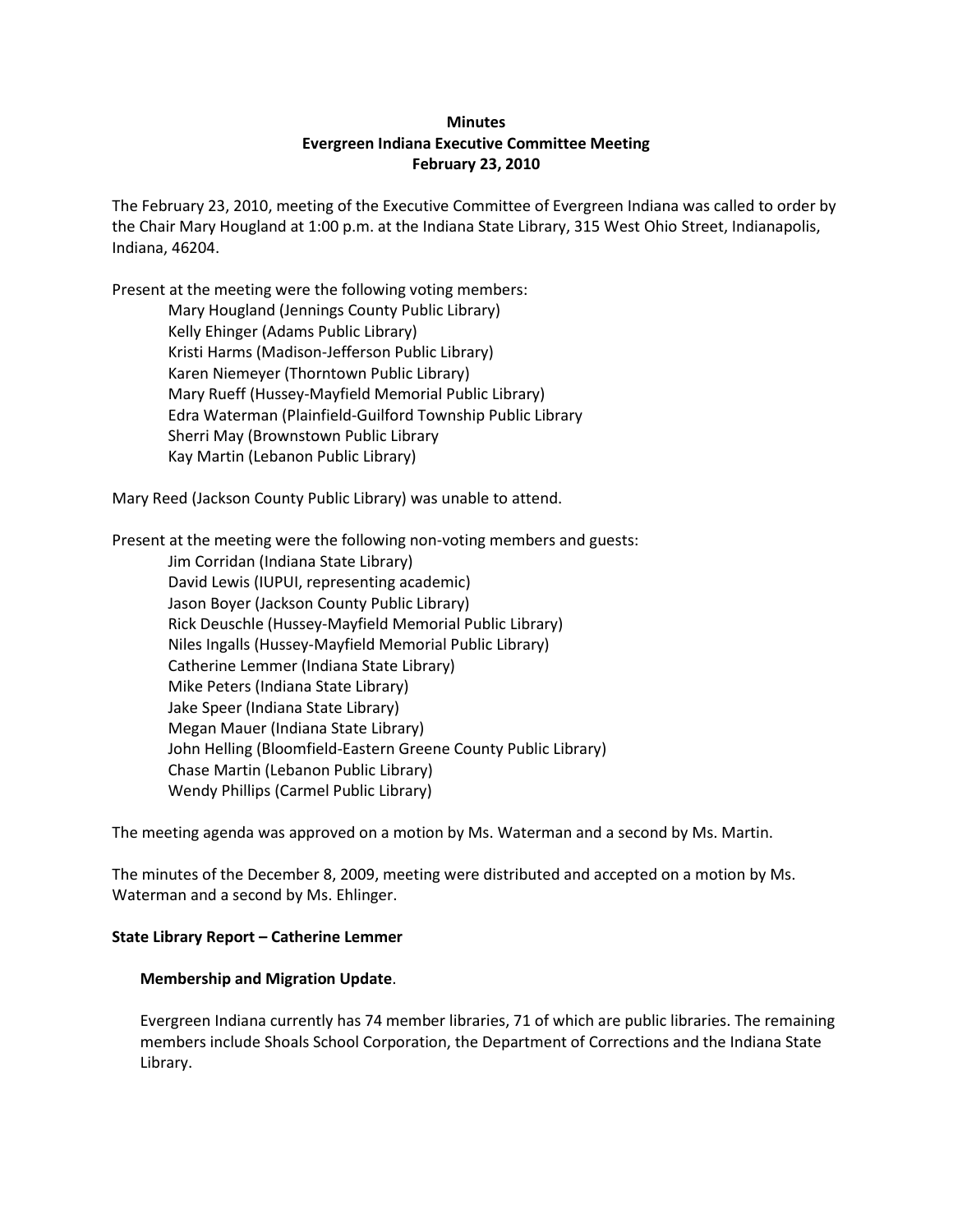58 member libraries serving over 628,000 Indiana residents are currently live. The shared catalog has over 3.5 million items (2.1 million bibliographic records) and serves 464,991 registered patrons. By way of comparison, at year end 2008, there were 15 libraries live serving 187,646 Indiana residents.

An additional six libraries and the Indiana State Library plan to migrate in the first half of 2010 with additional libraries following later in 2010. In total, the member libraries serve over 703,890 Indiana residents.

In December 2009, the Indiana State Library staff migrated West Lafayette Public Library and Syracuse Turkey Creek Township Public Library. Indiana State Library staff are currently working on the Indiana State Library, Centerville-Center Township Public Library and Barton Rees Pogue Memorial Public Library migrations. The State Library has added Bob Jackson to provide additional tech support and data migration assistance. The ability to handle the migrations in-house will significantly reduce costs.

### **Upcoming Training and Roundtables**

On March 9<sup>th</sup>, Equinox will provide State Library staff with training on the Version 1.6 Acquisitions module. The State Library staff will then develop training for the member libraries.

The upcoming training sessions are now posted online at: [http://www.in.gov/library/3380.htm.](http://www.in.gov/library/3380.htm) The goal is to offer circulation training once a month; and the introduction to cataloging and administration/reports training every other month. Additional classes are being added and the new schedule will be posted on-line and distributed to the members. The Catalog Committee has also scheduled two roundtable sessions in May to address basic MARC questions.

#### **Catalog Committee Report – Kelly Ehinger**

Kelly Ehinger (Adams County Public Library) reported that the Catalog Committee is updating the training manual and procedures to reflect Version 1.6. The Catalog Committee presented two roundtables in December on the new features in Version 1.6; which roundtables were attended by 33 library staff. The roundtable presentation is online at: [http://www.in.gov/library/3380.htm.](http://www.in.gov/library/3380.htm) Two additional advanced catalog courses will be held in April 2010.

#### **Circulation Committee Report – Chase Martin**

.

Chase Martin (Lebanon Public Library) noted that a patron that has renewals available on overdue items is unable to renew the items if the patron has exceeded the \$10 overdue fine/15 items overdue threshold. The patron must contact the library and the renewals must be manually forced by the staff. Mike Peters informed the Committee that the software is performing correctly. The thresholds place a soft block on the account which limits a patron's access until the threshold issues are resolved. Mr. Martin also reported that the Circulation Committee was not in favor of DVDs transiting between the libraries at this time.

#### **Nominating Committee Report – Kelly Ehinger**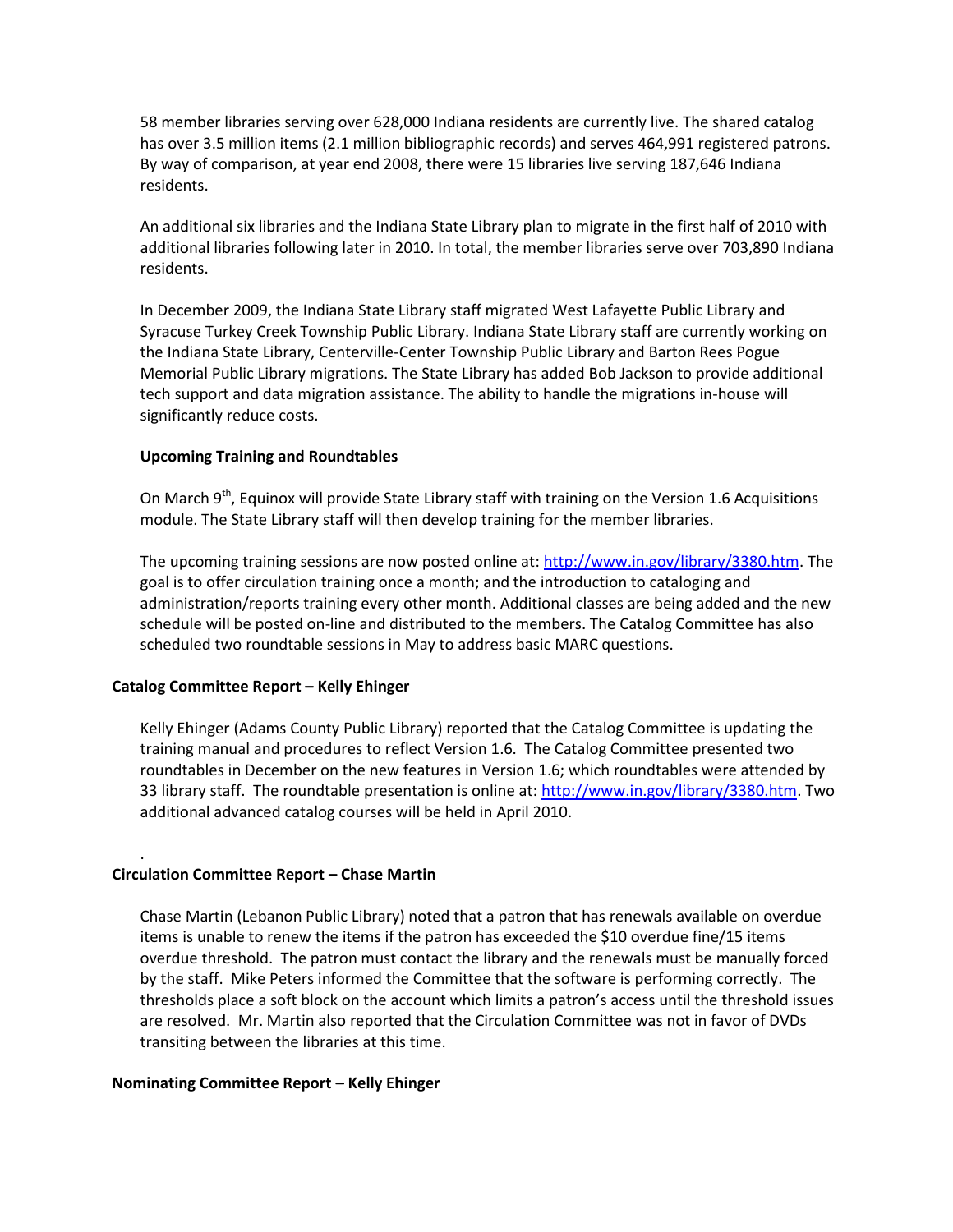Kelly Ehinger presented the following slate of nominees for the May 11, 2010 Annual Member Meeting and requested that the Executive Committee approve the slate and the mailing of the ballot:

- Class A Library: Mary Hall, Bedford Public Library; Montie Manning, Alexandria-Monroe Public Library
- Class B Library: Nick Schenkel, West Lafayette Public Library; Andrea Ingmire, Greensburg-Decatur County Public Library
- Class C Library: Marsha Lynn, Odon Winkelpleck Public Library and Nancy Disbro, Andrews-Dallas Township Public Library

Upon motion by Ms. Ehlinger, seconded by Ms. May, the Committee unanimously approved the proposed slate of nominees and mailing the ballot. The Chair asked Ms. Lemmer to have the ballots mailed to the members.

## **Technology Committee Report – Mike Peters, Rick Deuschle and Niles Ingals**

Mike Peters reported that additional capacity had been added to the server in January 2010 and the system has not experienced downtime since that time. Mike also reported that the 45 day lost/overdue notice process has been completed and is in place. The programmers are now looking at adding two additional features. Once completed, a written notice will be generated when an item is manually marked lost (instead of waiting for 45 days to pass) and when an item is manually marked damaged.

Catherine Lemmer noted that there is some discrepancy in the documentation about 14 day notices and asked for clarification. Currently, the 3 day pre-notice; day of notice and 7 day notices are being sent via email. The documentation is unclear as to whether the 14 day notice is to be emailed or a print notice to be mailed. The 28 day and 45 day notices are printed and mailed. Mike Peters indicated that notices must be print or email; they cannot be both. After discussion, the committee unanimously decided that the 14 day notice should be a print notice that is mailed.

Mike Peters advised that old report output and overdue notices were accumulating on the server and requested that the Executive Committee approve a rolling deletion of items that were more than 30 days old. Mr. Peters noted that the reports can be re-run and/or the report output downloaded and stored locally at the library. Upon motion by Edra Waterman, seconded by Kelly Ehinger, the Committee unanimously agreed to delete report output and overdue notices that are more than thirty days old.

Niles Ingalls then presented an update on the telephone module. Mr. Ingalls reported that phase one will be outbound calls informing patrons that items are due and holds available for pick up. The system is designed to make calls the day after the event occurs (hold arrives/items due) and calls will not be made if the item has been picked up or returned. Three attempts will be made to reach the patron and the message will be generic to protect a patron's privacy. Libraries will be able to use the Evergreen reporting module to report on the number of calls made and failed calls. The reports will include contact information so the library will be able to manually make the phone call if it wishes to do so. The member libraries should start to advise patrons to provide a preferred phone number.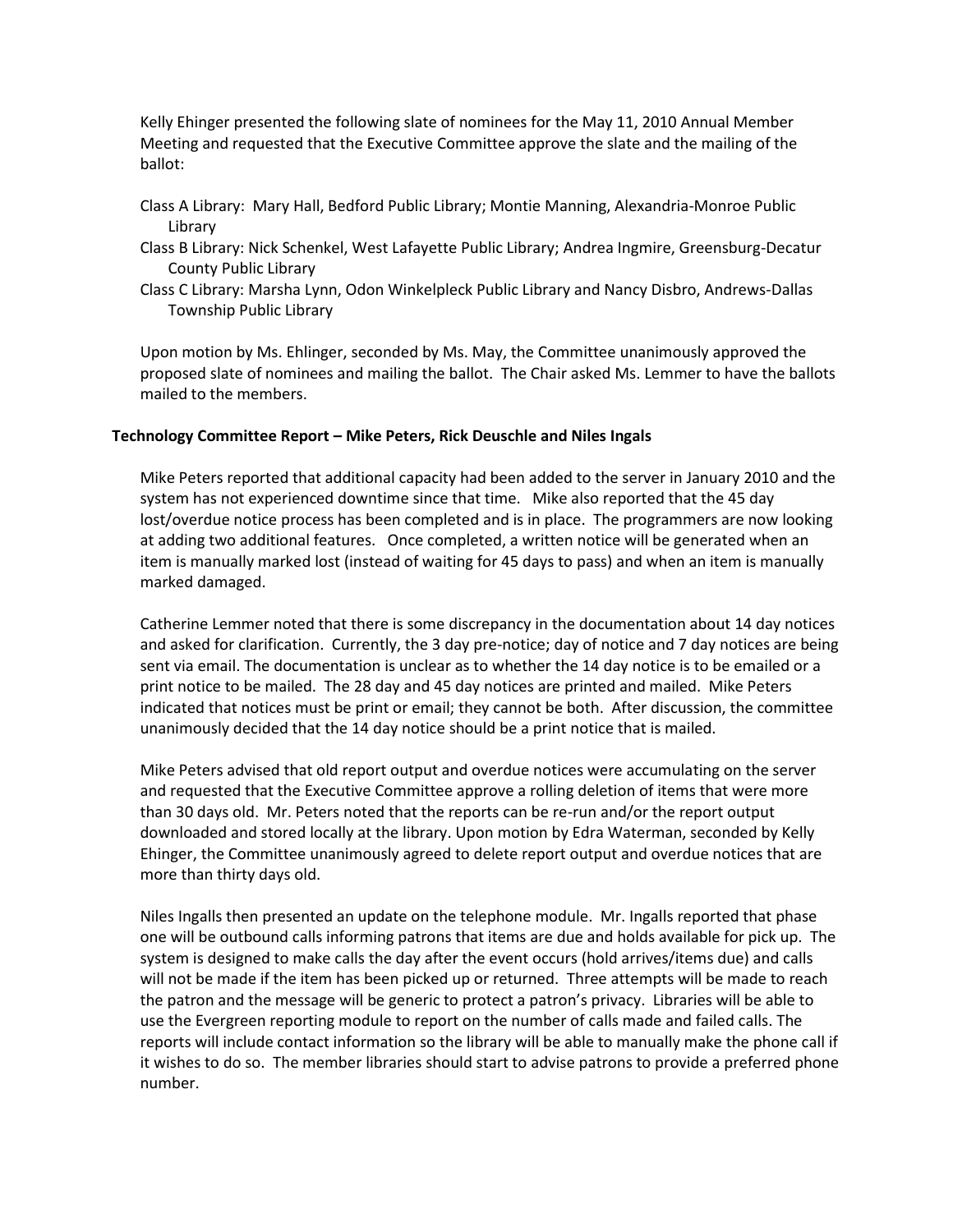Phase two will be incoming telephony that will allow patrons to renew and other actions. Equinox will need to develop some additional SIP2 protocol programming before Phase two can be implemented.

## **Other Business**

Catherine Lemmer requested that the Executive Committee approve two new circulation modifiers: "eresource" and "government document" to accommodate the State Library's collection needs. The new circulation modifiers would have a default lending period of 28 days; a short period of 14 days and a long period of 21 days; in addition, both would have one renewal. Ms. Lemmer also requested that the committee approve the changing of the name of the "magazine" circulation modifier to "serial." The lending periods and renewal options would remain unchanged. Upon motion by Ms. May, seconded by Ms. Rueff, the Committee unanimously approved the addition of the new circulation modifiers and the name change.

The Chair then announced the new members: Brookston Prairie Township Public Library, Flora Monroe Public Library, Monon Town and Township Public Library and Spencer County Public Library. The new members were unanimously approved by consensus.

The Chair then called for approval of the members of the cataloging, acquisitions and serials, OPAC, Technology and circulation committees. The committee members were unanimously approved by consensus.

Catherine Lemmer reported that a member library was requesting that the Executive Committee reconsider charging a \$1 per day overdue fine on DVDs. After discussion, the committee unanimously agreed to leave the current overdue fine of 25 cents per day per item in place.

Ms. Lemmer also reported that a member library was asking for guidance on how to deal with items marked "lost." In particular, should a non-owning library check-in an item that is marked lost if the item is returned to the library? Or should the library send the item back to the owning library without checking it in and generating a transit slip? The Committee determined that the best practice was to check-in the item and transit it back to the owning library. Including a note with the item that notes the item was marked lost when the item was checked-in would be helpful to the receiving library. This procedure keeps track of the item and alerts the owning library to deal with any overdue or lost charges. Ms. Lemmer agreed to get this information out to the member libraries.

Mr. Corridan provided an update on pending library legislation related to the collection of fees. The legislation in SB 212 has been added to HB 1098.

Sherri May shared a library brochure created and used by four county library systems in Kentucky and asked if Evergreen wanted to do such a program. Under the program, patrons show their library cards and receive discounts at local eateries and other businesses. After discussion, it was referred to the member meeting in May for discussion.

The Chair reported that the officers would be meeting subsequent to the Executive Committee meeting to discuss the upcoming annual member meeting.